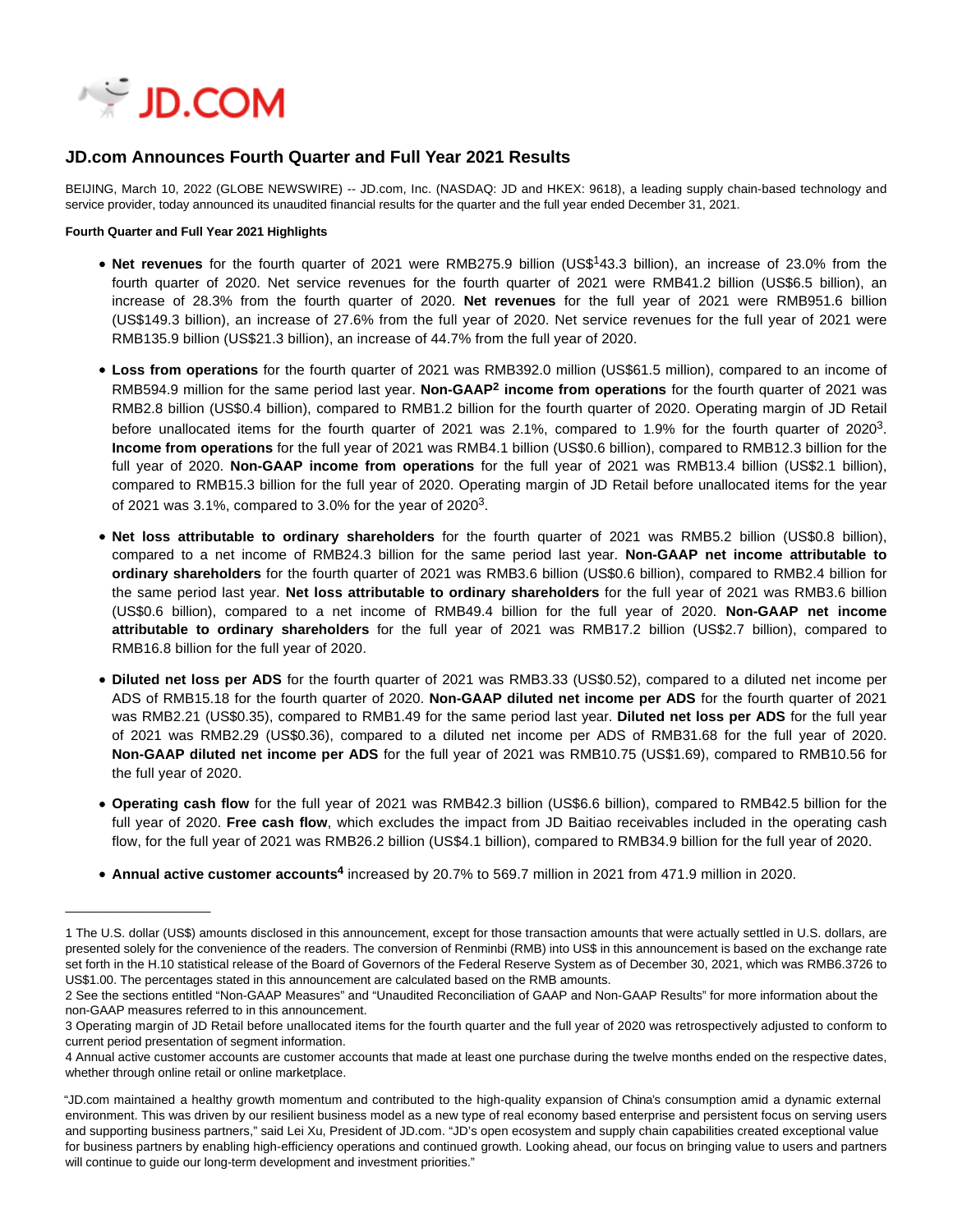"We are pleased to finish the year with a set of strong results on both the top and bottom lines as we continued to execute and deliver on our strategic priorities," said Sandy Xu, Chief Financial Officer of JD.com. "During the quarter, we further optimized our operational efficiency through technology and innovation, increasing our competitiveness as well as our ability to support our business partners. In 2022, we will continue to execute our business strategies and focus on sustainable high-quality growth across all of our business lines."

### **Business Highlights**

### **Environment, Social and Governance**

- JD.com further enhanced its green construction standards for its recent office park expansion, receiving the Three-Star Green Building Certification, the highest such rating awarded in China. As a low-carbon model company, JD.com's headquarter offices in each region are constructed with low-maintenance materials and employ eco-friendly facilities including energy-saving LED lights and micro-sprinkler irrigation systems. In addition, all of JD.com's headquarter parks feature 2,700 cubic meter volume rainwater storage tanks which reduce municipal drainage pressure through reuse of rainwater, satisfying "Sponge City" standards for innovative water management strategies.
- Since late 2021, JD.com has proactively donated protection materials and daily necessities to support the fight against COVID-19 outbreaks in Hong Kong, Shaanxi provincial capital Xi'an and other regions. As part of its efforts, JD.com announced the donation of RMB100 million worth of anti-epidemic supplies to medical workers in Hong Kong. In Xi'an, JD.com further upgraded its disinfection measures to ensure product safety and increased employee protection, including purchasing COVID-19 health insurance for all local employees.

## **JD Retail**

- During the fourth quarter, JD.com further promoted its omni-channel innovation project through its collaboration with over 600 stores of China Resources Vanguard (CR Vanguard), one of China's largest retail chains. JD.com leveraged the on-demand delivery and retail platform of Dada Nexus Limited, or Dada Group, which was recently consolidated by JD.com, to help CR Vanguard achieve an increase of over 400% year-on-year in transaction volume during 2021's Singles Day Grand Promotion. So far, JD.com has successfully established collaboration with more than 370 supermarkets including Walmart and Yonghui, covering over 34,000 stores with over three million SKUs, providing consumers with on-demand shopping options through JD.com's app, including the recently launched in-app tab "Nearby", the entrance to JD.com's one-hour delivery service which covers nearly 400 cities in China.
- In the fourth quarter, JD.com established partnerships with Dior, LOEWE and Givenchy, three luxury brands under LVMH, through JD.com's mini-app. This marks the first collaboration between Dior's fashion and accessories category and an e-commerce retailer worldwide, as well as LOEWE and Givenchy's first collaboration with a third-party e-commerce retailer in China. In addition, three watch brands TISSOT, Emporio Armani and MICHAEL KORS, and a high-end eyewear brand ZEISS opened flagship stores on JD.com. Several international designer brands also launched flagship stores on JD.com during the quarter, including Ami Paris, Neil Barrett, Yuzefi, TSUBO, Études and ZESPÀ.
- In January 2022, JD.com announced its strategic partnership with Shopify, becoming Shopify's first strategic partner in China. Through this collaboration, JD.com will launch a fast-track channel for international merchants and emerging brands on Shopify to list their products on JD.com, offering more global products to Chinese consumers. Additionally, JD.com will support high-quality Chinese brands to set up Direct-to-Consumer channels through Shopify to reach consumers globally, and help international merchants on Shopify to access JD.com's high-quality supplier network.

## **JD Health**

- In the fourth quarter, JD Health continued to innovate and bring quality healthcare services to all family members. As one of the first online pet hospitals launched in China, leveraging the technology and supply chain capabilities, JD Health partnered with veterinarians and offline specialist pet hospitals to provide intergraded online and offline services experience to users. By the end of 2021, JD Health had over 5,000 professional veterinarians, providing pet owners with 24/7 online healthcare consultation services including online video conferencing consultation, pet health advisory and interpretation of reports.
- In December 2021, JD Health led the establishment of the first "Internet Medical Expert Committee" with the participation of 27 academic leaders from JD Health specialist centers and more than 30 chief physicians and deputy chief physicians from multiple Grade "3A" hospitals in China. The Committee's purpose is to promote the high-quality development of the internet medical industry, medical innovation and the application of transformative medical scientific research. In addition to supporting the standardization of internet diagnosis and treatments and providing guidance for internet medical services, the Committee will help to establish a range of mechanisms to further improve the quality of internet medical services.
- In the fourth quarter, JD Health continued to explore in-depth collaborations with leading pharmaceutical companies. JD Health partnered with Takeda China to debut Firazyr®, a new drug for the treatment of acute attacks of Hereditary Angioedema (HAE) through JD Pharmacy. JD Health and Sanofi, a global biopharmaceutical company, jointly launched the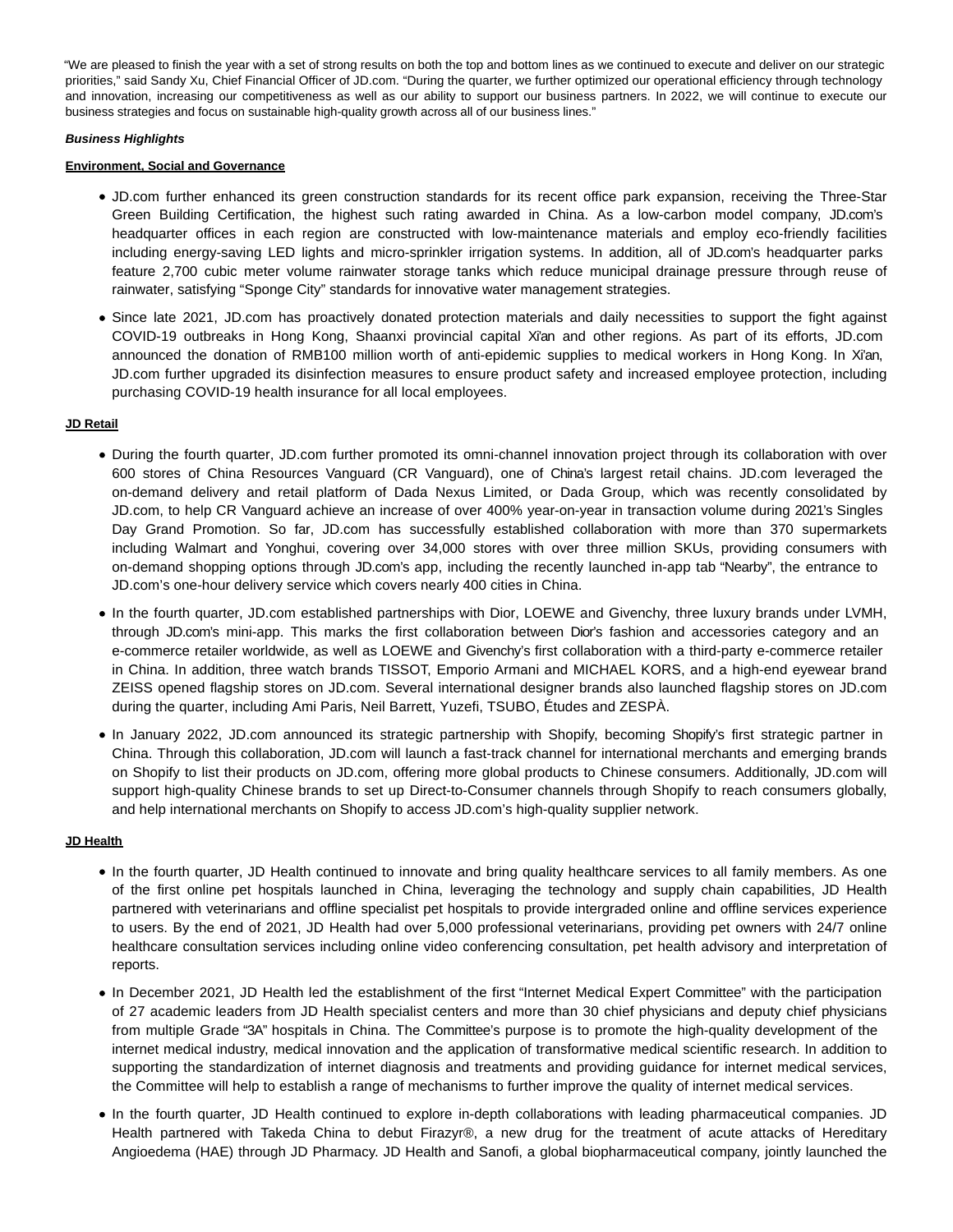"Diabetes Online Diagnosis and Treatment Service Management Excellence Center". JD Health also reached a strategic cooperation with BeiGene, a global science-driven biotechnology company, to jointly establish an innovative platform to provide professional management services for cancer patients.

### **JD Logistics**

- JD Logistics provided integrated supply chain logistics services for international sporting events covering multiple warehouse centers and competition and non-competition venues. Through the use of Automated Guided Vehicle ("AGV") robots and intelligent distribution equipment, JD Logistics helped to ensure efficiency and safety of the events.
- JD.com entered into a strategic partnership with Tyson Foods China to facilitate the digital upgrade of its supply chain. JD Logistics will provide Tyson Foods China with customized and digitalized supply chain planning, as well as warehouse network planning and inventory distribution services. Leveraging JD Logistics's cold chain warehouse and distribution network and system capabilities, the collaboration will provide Tyson Foods China with more efficient and reliable cold chain solutions.
- As of December 31, 2021, JD Logistics operated over 1,300 warehouses, which covered an aggregate gross floor area of over 24 million square meters, including space in cloud warehouses managed under the JD Logistics Open Warehouse Platform.

### **JD Industry**

• In the fourth quarter, JD Industry introduced a new generation of infrastructure for industrial supply chain management, including enterprise distribution centers, smart cabinets and mobile warehouses. More than 200 facilities have been deployed nationwide to address the pain points facing industrial enterprises, such as the fragmentation of package procurement due to multiple orders and channels, difficulty in providing on-time deliveries of material supplies for construction projects in remote areas, the low efficiency of on-site industrial material management and high inventory costs. JD Industry is committed to improving the efficiency of cross-industry collaboration and facilitating the digital transformation of the industrial supply chain.

### **Fourth Quarter 2021 Financial Results**

**Net Revenues.** For the fourth quarter of 2021, JD.com reported net revenues of RMB275.9 billion (US\$43.3 billion), representing a 23.0% increase from the same period of 2020. Net product revenues increased by 22.1%, while net service revenues increased by 28.3% for the fourth quarter of 2021, as compared to the same period of 2020.

**Cost of Revenues.** Cost of revenues increased by 23.6% to RMB238.8 billion (US\$37.5 billion) for the fourth quarter of 2021 from RMB193.2 billion for the fourth quarter of 2020.

**Fulfillment Expenses.** Fulfillment expenses, which primarily include procurement, warehousing, delivery, customer service and payment processing expenses, increased by 10.7% to RMB16.3 billion (US\$2.6 billion) for the fourth quarter of 2021 from RMB14.8 billion for the fourth quarter of 2020. Fulfillment expenses as a percentage of net revenues was 5.9% for the fourth quarter of 2021, compared to 6.6% for the same period last year.

**Marketing Expenses.** Marketing expenses increased by 28.2% to RMB13.4 billion (US\$2.1 billion) for the fourth quarter of 2021 from RMB10.4 billion for the fourth quarter of 2020.

**Research and Development Expenses.** Research and development expenses was RMB4.1 billion (US\$0.6 billion) for the fourth quarter of 2021, as compared to RMB4.5 billion for the fourth quarter of 2020.

**General and Administrative Expenses.** General and administrative expenses increased by 89.0% to RMB3.7 billion (US\$0.6 billion) for the fourth quarter of 2021 from RMB2.0 billion for the fourth quarter of 2020. The increase was primarily due to the increase in share-based compensation expenses.

**Income/(Loss) from Operations and Non-GAAP Income from Operations.** Loss from operations for the fourth quarter of 2021 was RMB392.0 million (US\$61.5 million), compared to an income of RMB594.9 million for the same period last year. Non-GAAP income from operations for the fourth quarter of 2021 was RMB2.8 billion (US\$0.4 billion), compared to RMB1.2 billion for the fourth quarter of 2020. Operating margin of JD Retail before unallocated items for the fourth quarter of 2021 was 2.1%, compared to 1.9% for the fourth quarter of 2020.

**Non-GAAP EBITDA.** Non-GAAP EBITDA increased by 56.2% to RMB4.2 billion (US\$0.7 billion) for the fourth quarter of 2021, compared to RMB2.7 billion for the fourth quarter of 2020.

**Share of Results of Equity Investees.** Share of results of equity investees was a loss of RMB4.3 billion (US\$0.7 billion) for the fourth quarter of 2021, as compared to an income of RMB1.7 billion for the fourth quarter of 2020. The loss for the fourth quarter of 2021 was primarily due to non-cash impairment in certain equity investees.

**Others, net.** Other non-operating loss was RMB22.0 million (US\$3.5 million) for the fourth quarter of 2021, as compared to other non-operating income of RMB22.0 billion for the fourth quarter of 2020. The decrease was primarily due to the fluctuation in fair value change of investment securities, which resulting from the fluctuation in the market prices of equity investments in publicly-traded companies.

**Net Income/(Loss) Attributable to Ordinary Shareholders and Non-GAAP Net Income Attributable to Ordinary Shareholders.** Net loss attributable to ordinary shareholders for the fourth quarter of 2021 was RMB5.2 billion (US\$0.8 billion), compared to a net income of RMB24.3 billion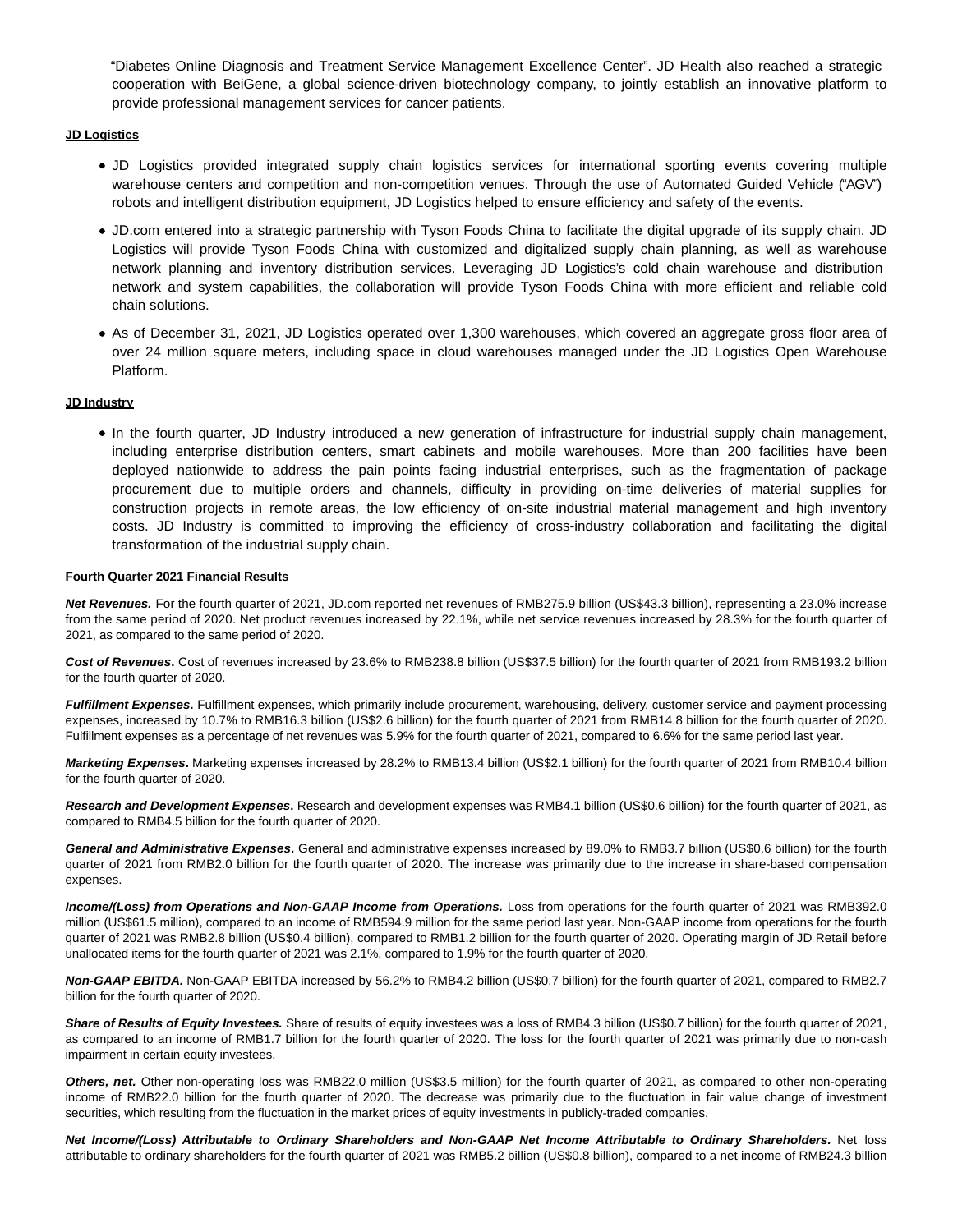for the same period last year. Non-GAAP net income attributable to ordinary shareholders for the fourth quarter of 2021 was RMB3.6 billion (US\$0.6 billion), compared to RMB2.4 billion for the same period last year.

**Diluted EPS and Non-GAAP Diluted EPS.** Diluted net loss per ADS for the fourth quarter of 2021 was RMB3.33 (US\$0.52), compared to a diluted net income per ADS of RMB15.18 for the fourth quarter of 2020. Non-GAAP diluted net income per ADS for the fourth quarter of 2021 was RMB2.21 (US\$0.35), compared to RMB1.49 for the fourth quarter of 2020.

### **Cash Flow and Working Capital**

As of December 31, 2021, the company's cash and cash equivalents, restricted cash and short-term investments totaled RMB191.3 billion (US\$30.0 billion), compared to RMB151.1 billion as of December 31, 2020. For the fourth quarter of 2021, free cash flow of the company was as follows:

|                                                                             | For the three months ended |                      |                      |  |  |
|-----------------------------------------------------------------------------|----------------------------|----------------------|----------------------|--|--|
|                                                                             | December 31.<br>2020       | December 31.<br>2021 | December 31.<br>2021 |  |  |
|                                                                             | <b>RMB</b>                 | US\$                 |                      |  |  |
|                                                                             | (In thousands)             |                      |                      |  |  |
| Net cash provided by operating activities                                   | 5.213.568                  | 6.472.325            | 1,015,649            |  |  |
| Add: Impact from JD Baitiao receivables included in the operating cash flow | 207.102                    | 1.300.928            | 204.144              |  |  |
| Add/(Less): Capital expenditures, net of related sales proceeds             |                            |                      |                      |  |  |
| Capital expenditures for development properties                             | 1.125.815                  | (3,866,523)          | (606, 741)           |  |  |
| Other capital expenditures*                                                 | (1,971,418)                | (1,615,101)          | (253, 445)           |  |  |
| Free cash flow                                                              | 4.575.067                  | 2.291.629            | 359,607              |  |  |
|                                                                             |                            |                      |                      |  |  |

\* Including capital expenditures related to the company's headquarters in Beijing and all other CAPEX.

Net cash used in investing activities was RMB18.8 billion (US\$2.9 billion) for the fourth quarter of 2021, consisting primarily of increase in short-term investments and cash paid for capital expenditures.

Net cash used in financing activities was RMB3.4 billion (US\$0.5 billion) for the fourth quarter of 2021, consisting primarily of repayment of short-term debts, partly offset by proceeds from the second closing of JD Property's non-redeemable series A preferred share financing.

### **Full Year 2021 Financial Results**

Net Revenues. For the full year of 2021, JD.com reported net revenues of RMB951.6 billion (US\$149.3 billion), representing a 27.6% increase from the full year of 2020. Net product revenues increased by 25.1%, while net service revenues increased by 44.7% for the full year of 2021, as compared to the full year of 2020.

Cost of Revenues. Cost of revenues increased by 29.2% to RMB822.5 billion (US\$129.1 billion) for the full year of 2021 from RMB636.7 billion for the full year of 2020.

**Fulfillment Expenses.** Fulfillment expenses, which primarily include procurement, warehousing, delivery, customer service and payment processing expenses, increased by 21.3% to RMB59.1 billion (US\$9.3 billion) for the full year of 2021 from RMB48.7 billion for the full year of 2020. Fulfillment expenses as a percentage of net revenues was 6.2% for the full year of 2021, compared to 6.5% for the full year of 2020.

**Marketing Expenses.** Marketing expenses increased by 42.7% to RMB38.7 billion (US\$6.1 billion) for the full year of 2021 from RMB27.2 billion for the full year of 2020.

**Research and Development Expenses.** Research and development expenses was RMB16.3 billion (US\$2.6 billion) for the full year of 2021, as compared to RMB16.1 billion for the full year of 2020.

**General and Administrative Expenses.** General and administrative expenses increased by 80.4% to RMB11.6 billion (US\$1.8 billion) for the full year of 2021 from RMB6.4 billion for the full year of 2020. The increase was primarily due to the increase in share-based compensation expenses, and the increase in scale of business.

**Income from Operations and Non-GAAP Income from Operations.** Income from operations for the full year of 2021 was RMB4.1 billion (US\$0.6 billion), compared to RMB12.3 billion for the full year of 2020. Non-GAAP income from operations for the full year of 2021 was RMB13.4 billion (US\$2.1 billion), compared to RMB15.3 billion for the full year of 2020. Operating margin of JD Retail before unallocated items for the full year of 2021 was 3.1%, compared to 3.0% for the full year of 2020.

**Non-GAAP EBITDA.** Non-GAAP EBITDA for the full year of 2021 was RMB18.7 billion (US\$2.9 billion), compared to RMB20.7 billion for the full year of 2020.

**Share of Results of Equity Investees.** Share of results of equity investees was a loss of RMB4.9 billion (US\$0.8 billion) for the full year of 2021, as compared to an income of RMB4.3 billion for the full year of 2020. The loss for the full year of 2021 was primarily due to non-cash impairment in certain equity investees.

Others, net. Other non-operating loss was RMB0.6 billion (US\$0.1 billion) for the full year of 2021, as compared to other non-operating income of RMB35.3 billion for the full year of 2020. The decrease was primarily due to the fluctuation in fair value change of investment securities, which resulting from the fluctuation in the market prices of equity investments in publicly-traded companies.

**Net Income/(Loss) Attributable to Ordinary Shareholders and Non-GAAP Net Income Attributable to Ordinary Shareholders.** Net loss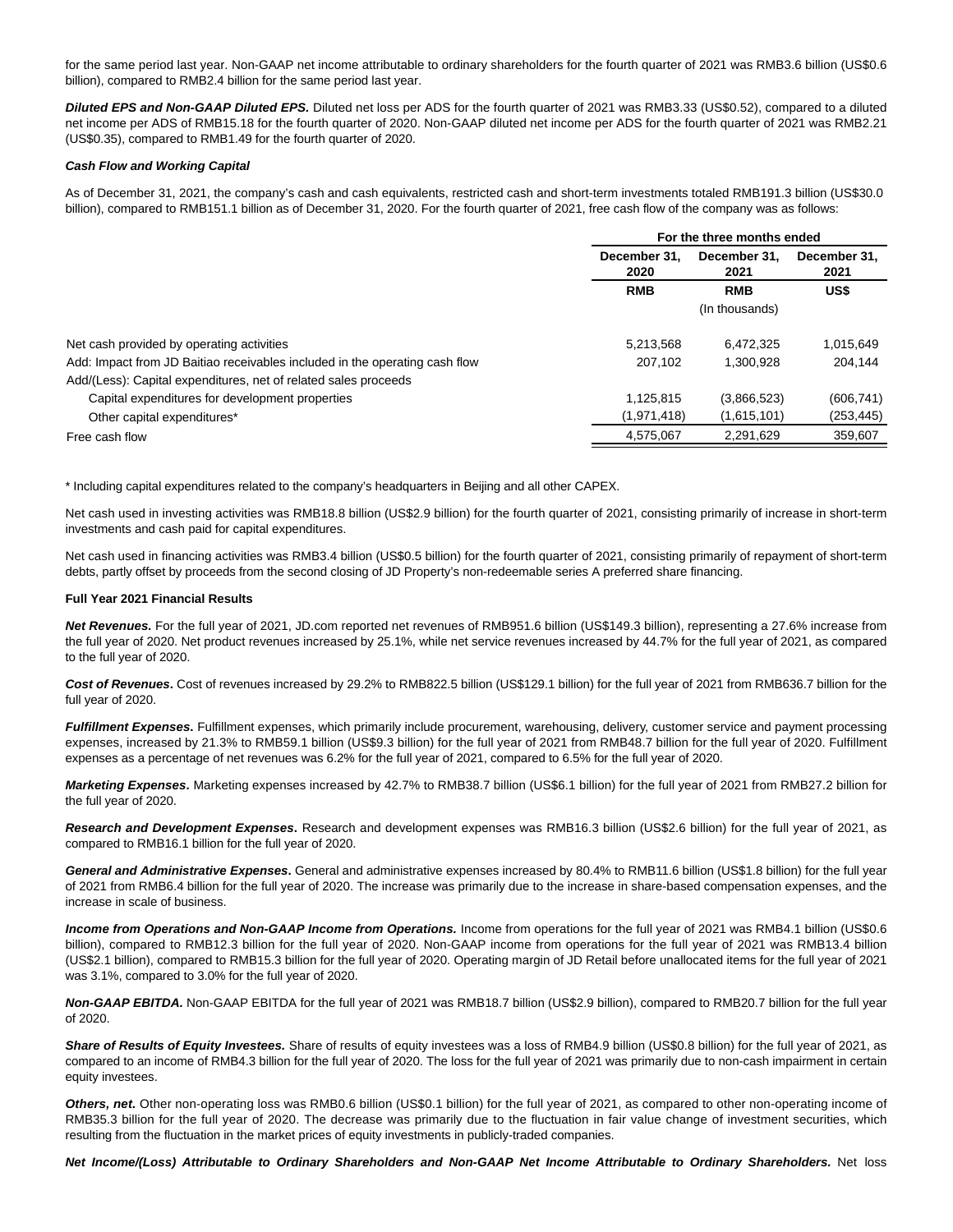attributable to ordinary shareholders for the full year of 2021 was RMB3.6 billion (US\$0.6 billion), compared to a net income of RMB49.4 billion for the full year of 2020. Non-GAAP net income attributable to ordinary shareholders for the full year of 2021 was RMB17.2 billion (US\$2.7 billion), compared to RMB16.8 billion for the full year of 2020.

**Diluted EPS and Non-GAAP Diluted EPS.** Diluted net loss per ADS for the full year of 2021 was RMB2.29 (US\$0.36), compared to a diluted net income per ADS of RMB31.68 for the full year of 2020. Non-GAAP diluted net income per ADS for the full year of 2021 was RMB10.75 (US\$1.69), compared to RMB10.56 for the full year of 2020.

### **Cash Flow and Working Capital**

For the full year of 2021, free cash flow of the company was as follows:

|                                                                             |                      | For the year ended   |                      |  |  |  |
|-----------------------------------------------------------------------------|----------------------|----------------------|----------------------|--|--|--|
|                                                                             | December 31.<br>2020 | December 31.<br>2021 | December 31.<br>2021 |  |  |  |
|                                                                             | <b>RMB</b>           | US\$<br><b>RMB</b>   |                      |  |  |  |
|                                                                             |                      | (In thousands)       |                      |  |  |  |
| Net cash provided by operating activities                                   | 42.544.317           | 42.301.294           | 6,637,996            |  |  |  |
| Add: Impact from JD Baitiao receivables included in the operating cash flow | 47.938               | 2.492.211            | 391,082              |  |  |  |
| Less: Capital expenditures, net of related sales proceeds                   |                      |                      |                      |  |  |  |
| Capital expenditures for development properties                             | (3,533,666)          | (13,510,306)         | (2, 120, 062)        |  |  |  |
| Other capital expenditures                                                  | (4, 136, 344)        | (5.055.558)          | (793, 327)           |  |  |  |
| Free cash flow                                                              | 34.922.245           | 26.227.641           | 4,115,689            |  |  |  |

Net cash used in investing activities was RMB74.2 billion (US\$11.7 billion) for the full year of 2021, consisting primarily of increase in short-term investments, cash paid for capital expenditures, and cash paid for investments in equity investees and purchases of investment securities, partially offset by cash received from disposal of investment securities and proceeds from sale of development properties.

Net cash provided by financing activities was RMB19.5 billion (US\$3.1 billion) for the full year of 2021, consisting primarily of proceeds from the initial public offering of JD Logistics, proceeds from short-term debts, and proceeds from JD Property's non-redeemable series A preferred share financing, partially offset by repayment of short-term debts and unsecured senior notes, and repurchase of ordinary shares.

### **Supplemental Information**

The company reports three segments, JD Retail, JD Logistics and New businesses. JD Retail mainly consists of online retail, online marketplace and marketing services in China. JD Logistics includes both internal and external logistics businesses. New businesses mainly include JD Property, Jingxi, overseas businesses and technology initiatives.

The table below sets forth the segment operating results, with prior period segment information retrospectively recast to conform to current period presentation:

|                                                   |                 | For the three months ended |                 | For the year ended |                 |                 |
|---------------------------------------------------|-----------------|----------------------------|-----------------|--------------------|-----------------|-----------------|
|                                                   | <b>December</b> | <b>December</b>            | <b>December</b> | <b>December</b>    | <b>December</b> | <b>December</b> |
|                                                   | 31,<br>2020     | 31.<br>2021                | 31,<br>2021     | 31,<br>2020        | 31,<br>2021     | 31,<br>2021     |
|                                                   | <b>RMB</b>      | <b>RMB</b>                 | US\$            | <b>RMB</b>         | <b>RMB</b>      | US\$            |
|                                                   |                 | (In thousands)             |                 |                    | (In thousands)  |                 |
| Net revenues:                                     |                 |                            |                 |                    |                 |                 |
| <b>JD Retail</b>                                  | 206.044.441     | 249,869,245                | 39,209,937      | 693,964,540        | 866,302,539     | 135,941,772     |
| JD Logistics                                      | 23,867,500      | 30,471,676                 | 4,781,671       | 73,374,716         | 104,693,402     | 16,428,679      |
| New businesses                                    | 5,644,927       | 8,212,837                  | 1,288,774       | 17,601,552         | 26,063,231      | 4,089,891       |
| Inter-segment*                                    | (11,368,139)    | (12,797,582)               | (2,008,220)     | (39, 944, 874)     | (46,042,537)    | (7,225,079)     |
| Total segment net revenues                        | 224.188.729     | 275,756,176                | 43,272,162      | 744,995,934        | 951,016,635     | 149,235,263     |
| Unallocated items**                               | 139,426         | 150,981                    | 23,692          | 805,952            | 575,519         | 90,311          |
| Total consolidated net revenues                   | 224,328,155     | 275,907,157                | 43,295,854      | 745,801,886        | 951,592,154     | 149,325,574     |
| Operating income/(loss):                          |                 |                            |                 |                    |                 |                 |
| <b>JD Retail</b>                                  | 3,955,248       | 5,343,721                  | 838,546         | 20,610,903         | 26,612,604      | 4,176,098       |
| <b>JD Logistics</b>                               | (665, 702)      | 729,737                    | 114,512         | 1,097,940          | (1,827,056)     | (286, 705)      |
| New businesses                                    | (966, 840)      | (3,224,035)                | (505, 921)      | (4,723,209)        | (10, 599, 085)  | (1,663,228)     |
| Including: gain on sale of development properties | 1,109,179       | 18,192                     | 2,855           | 1,648,747          | 766,992         | 120,358         |
| Total segment operating income                    | 2,322,706       | 2,849,423                  | 447,137         | 16,985,634         | 14,186,463      | 2,226,165       |
| Unallocated items**                               | (1,727,759)     | (3,241,410)                | (508, 648)      | (4,642,814)        | (10,045,513)    | (1,576,360)     |
| Total consolidated operating income/(loss)        | 594,947         | (391, 987)                 | (61, 511)       | 12,342,820         | 4,140,950       | 649,805         |

\* The inter-segment eliminations mainly consist of revenues from supply chain solutions and logistics services provided by JD Logistics to JD Retail,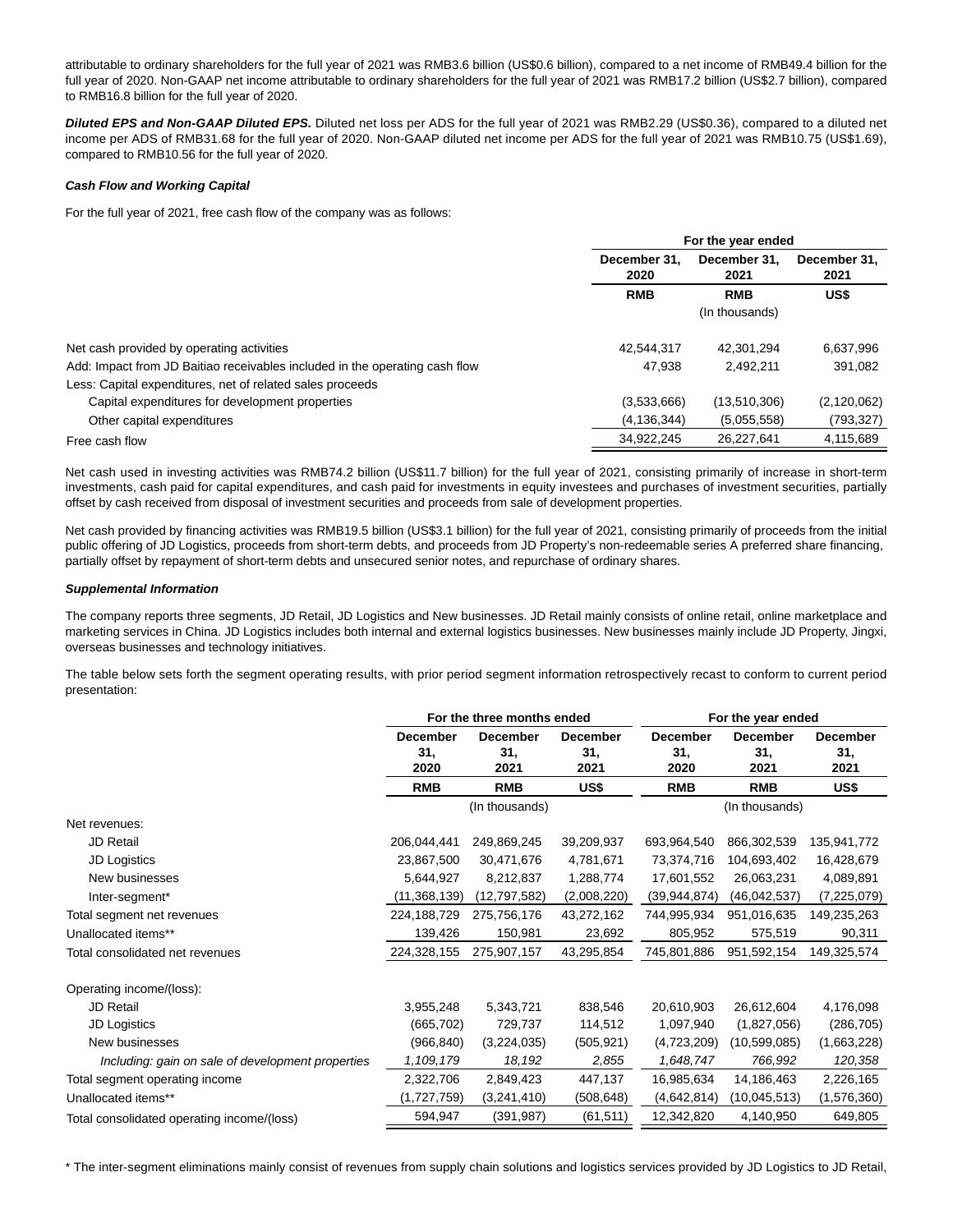and property leasing services provided by JD Property to JD Logistics.

\*\* Unallocated items include share-based compensation, amortization of intangible assets resulting from assets and business acquisitions, effects of business cooperation arrangements, and impairment of goodwill and intangible assets, which are not allocated to segments.

The table below sets forth the revenue information:

|                                          | For the three months ended     |                         |                                 |                                                                        | For the year ended               |                                   |  |
|------------------------------------------|--------------------------------|-------------------------|---------------------------------|------------------------------------------------------------------------|----------------------------------|-----------------------------------|--|
|                                          | <b>December</b><br>31.<br>2020 | December<br>31,<br>2021 | <b>December</b><br>31,<br>2021  | <b>December</b><br>31,<br>2020                                         | <b>December</b><br>31,<br>2021   | <b>December</b><br>31,<br>2021    |  |
|                                          | <b>RMB</b>                     | <b>RMB</b>              | US\$                            | <b>RMB</b>                                                             | <b>RMB</b>                       | US\$                              |  |
|                                          |                                | (In thousands)          |                                 | (In thousands)                                                         |                                  |                                   |  |
| Electronics and home appliances revenues |                                |                         |                                 | 115,819,247 140,931,723 22,115,263 400,927,285 492,592,257 77,298,474  |                                  |                                   |  |
| General merchandise revenues             |                                |                         |                                 | 76,380,715 93,743,101 14,710,338 250,951,955 323,062,620 50,695,575    |                                  |                                   |  |
| Net product revenues                     |                                |                         |                                 | 192,199,962 234,674,824 36,825,601 651,879,240 815,654,877 127,994,049 |                                  |                                   |  |
| Marketplace and marketing revenues       |                                |                         | 17,480,690 22,238,762 3,489,747 |                                                                        |                                  | 53,472,718 72,118,163 11,316,914  |  |
| Logistics and other service revenues     | 14,647,503                     |                         | 18,993,571 2,980,506            |                                                                        | 40,449,928 63,819,114 10,014,611 |                                   |  |
| Net service revenues                     |                                |                         | 32,128,193 41,232,333 6,470,253 |                                                                        |                                  | 93,922,646 135,937,277 21,331,525 |  |
| Total net revenues                       |                                |                         |                                 | 224,328,155 275,907,157 43,295,854 745,801,886 951,592,154 149,325,574 |                                  |                                   |  |

#### **Recent Development**

### **Status Update of Acquisition of CNLP**

Since the previously announced entry into definitive agreement and potential mandatory conditional cash offer to acquire China Logistics Property Holdings Co., Ltd ("CNLP") on September 1, 2021, the transaction has progressed as planned. JD.com has begun to consolidate the financial results of CNLP into its own since March 1, 2022. JD.com held approximately 80% of CNLP's issued and outstanding shares as of March 1, 2022. The cash offer to acquire CNLP is still in process as of the date of this announcement.

#### **Conference Call**

JD.com's management will hold a conference call at 7:00 am, Eastern Time on March 10, 2022, (8:00 pm, Beijing/Hong Kong Time on March 10, 2022) to discuss financial results for the fourth quarter and full year of 2021.

Please register in advance of the conference using the link provided below and dial in 10 minutes prior to the call, using participant dial-in numbers, Direct Event passcode and unique registrant ID which would be provided upon registering. You will be automatically linked to the live call after completion of this process, unless required to provide the conference ID below due to regional restrictions.

#### PRE-REGISTER LINK[: http://apac.directeventreg.com/registration/event/1165506](https://www.globenewswire.com/Tracker?data=t2LPZfgJv0uLC3Sdb_uXeJ1SCTdzw4Dsz0GhNne5ILdFWKD3D7GrK8p6pf0odeekWwaSrEvUjW7vf-4SHjrHUftx2-JzT4hwmHOcD3Z8g49Hn2RTlazJFsldBVTgQoZ_aiFhQUgIHQ8mynF0cePPorl63hkUJPgDf1coz2dgJunpkwBxQWmscsmlkyxBIxCi)

### CONFERENCE ID: 1165506

A telephone replay will be available from 10:00 am, Eastern Time on March 10, 2022 through 8:59 am, Eastern Time on March 17, 2022. The dial-in details are as follows:

| US Toll Free:  | +1-855-452-5696 or +1-646-254-3697 |
|----------------|------------------------------------|
| International: | +61-2-8199-0299                    |
| Passcode:      | 1165506                            |

Additionally, a live and archived webcast of the conference call will also be available on the company's investor relations website at [http://ir.jd.com.](https://www.globenewswire.com/Tracker?data=t2LPZfgJv0uLC3Sdb_uXeDJHpr1bIuBURgOmEpfWoox5S7jeXwAFX-pYsf6FjdDHdBZG0YI8Rl1Ijrm0XXimLA==)

#### **About JD.com**

JD.com is a leading supply chain-based technology and service provider. The company's cutting-edge retail infrastructure seeks to enable consumers to buy whatever they want, whenever and wherever they want it. The company has opened its technology and infrastructure to partners, brands and other sectors, as part of its Retail as a Service offering to help drive productivity and innovation across a range of industries.

#### **Non-GAAP Measures**

In evaluating the business, the company considers and uses non-GAAP measures, such as non-GAAP income/(loss) from operations, non-GAAP operating margin, non-GAAP net income/(loss) attributable to ordinary shareholders, non-GAAP net margin, free cash flow, non-GAAP EBITDA, non-GAAP EBITDA margin, non-GAAP net income/(loss) per share and non-GAAP net income/(loss) per ADS, as supplemental measures to review and assess operating performance. The presentation of these non-GAAP financial measures is not intended to be considered in isolation or as a substitute for the financial information prepared and presented in accordance with accounting principles generally accepted in the United States of America ("U.S. GAAP"). The company defines non-GAAP income/(loss) from operations as income/(loss) from operations excluding share-based compensation, amortization of intangible assets resulting from assets and business acquisitions, effects of business cooperation arrangements, gain on sale of development properties and impairment of goodwill and intangible assets. The company defines non-GAAP net income/(loss) attributable to ordinary shareholders as net income/(loss) attributable to ordinary shareholders excluding share-based compensation, amortization of intangible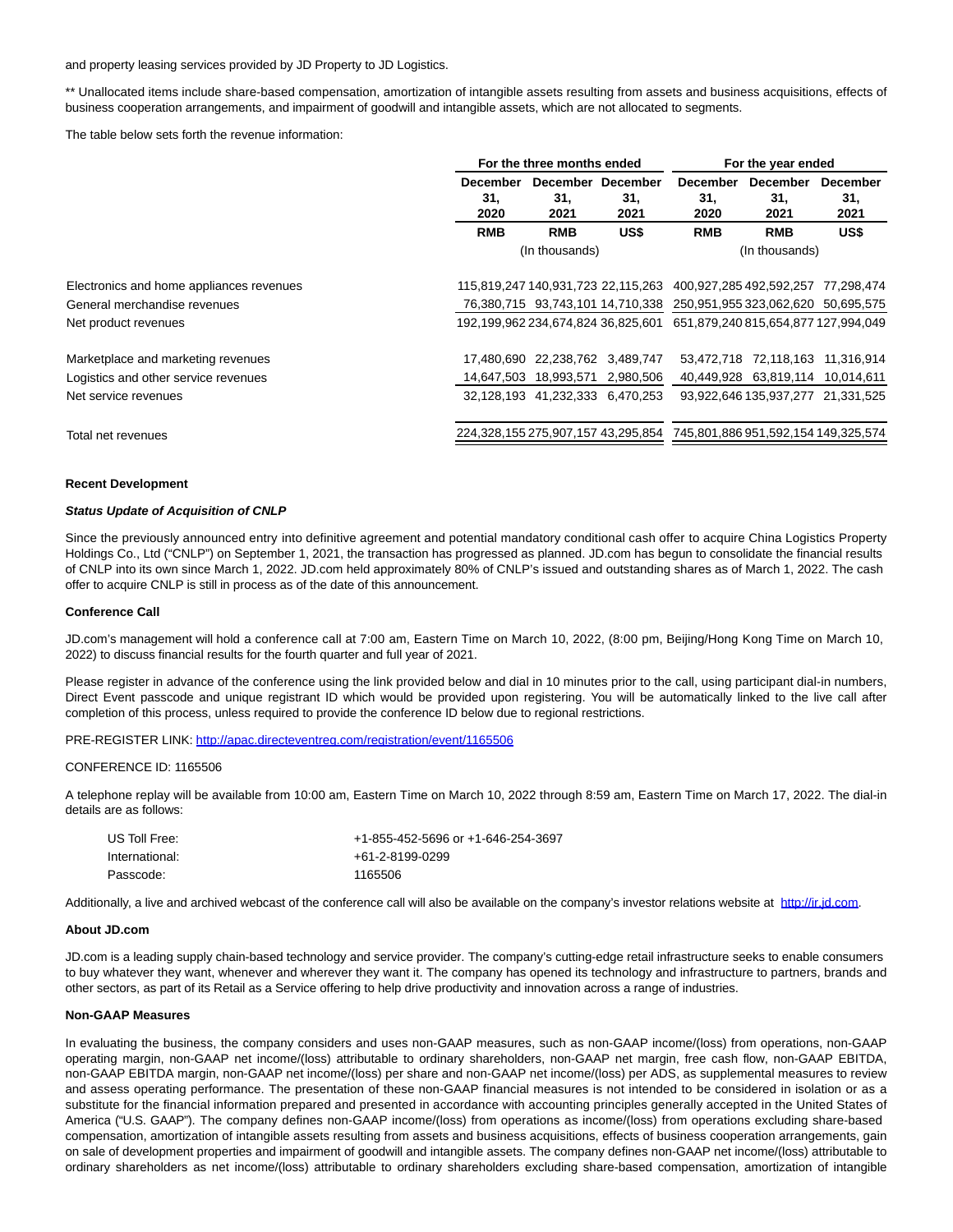assets resulting from assets and business acquisitions, effects of business cooperation arrangements and non-compete agreements, gain/(loss) on disposals/deemed disposals of investments, reconciling items on the share of equity method investments, loss/(gain) from fair value change of long-term investments, impairment of goodwill, intangible assets and investments, gain and foreign exchange impact in relation to sale of development properties and tax effects on non-GAAP adjustments. The company defines free cash flow as operating cash flow adjusting the impact from JD Baitiao receivables included in the operating cash flow and capital expenditures, net of the proceeds from sale of development properties. Capital expenditures include purchase of property, equipment and software, cash paid for construction in progress, purchase of intangible assets and land use rights. The company defines non-GAAP EBITDA as non-GAAP income/(loss) from operations plus depreciation and amortization excluding amortization of intangible assets resulting from assets and business acquisitions. Non-GAAP basic net income/(loss) per share is calculated by dividing non-GAAP net income/(loss) attributable to ordinary shareholders by the weighted average number of ordinary shares outstanding during the periods. Non-GAAP diluted net income/(loss) per share is calculated by dividing non-GAAP net income/(loss) attributable to ordinary shareholders by the weighted average number of ordinary shares and dilutive potential ordinary shares outstanding during the periods, including the dilutive effect of share-based awards as determined under the treasury stock method. Non-GAAP net income/(loss) per ADS is equal to non-GAAP net income/(loss) per share multiplied by two.

The company presents these non-GAAP financial measures because they are used by management to evaluate operating performance and formulate business plans. Non-GAAP income/(loss) from operations, non-GAAP net income/(loss) attributable to ordinary shareholders and non-GAAP EBITDA reflect the company's ongoing business operations in a manner that allows more meaningful period-to-period comparisons. Free cash flow enables management to assess liquidity and cash flow while taking into account the impact from JD Baitiao receivables included in the operating cash flow and the demands that the expansion of fulfillment infrastructure and technology platform has placed on financial resources. The company believes that the use of the non-GAAP financial measures facilitates investors to understand and evaluate the company's current operating performance and future prospects in the same manner as management does, if they so choose. The company also believes that the non-GAAP financial measures provide useful information to both management and investors by excluding certain expenses, gain/loss and other items that are not expected to result in future cash payments or that are non-recurring in nature or may not be indicative of the company's core operating results and business outlook.

The non-GAAP financial measures have limitations as analytical tools. The company's non-GAAP financial measures do not reflect all items of income and expense that affect the company's operations or not represent the residual cash flow available for discretionary expenditures. Further, these non-GAAP measures may differ from the non-GAAP information used by other companies, including peer companies, and therefore their comparability may be limited. The company compensates for these limitations by reconciling the non-GAAP financial measures to the nearest U.S. GAAP performance measure, all of which should be considered when evaluating performance. The company encourages you to review the company's financial information in its entirety and not rely on a single financial measure.

## **CONTACTS:**

**Investor Relations** Ruiyu Li Senior Director of Investor Relations +86 (10) 8912-6804 IR@JD.com

**Media Relations** +86 (10) 8911-6155 Press@JD.com

### **Safe Harbor Statement**

This announcement contains forward-looking statements. These statements are made under the "safe harbor" provisions of the U.S. Private Securities Litigation Reform Act of 1995. These forward-looking statements can be identified by terminology such as "will," "expects," "anticipates," "future," "intends," "plans," "believes," "estimates," "confident" and similar statements. Among other things, the business outlook and quotations from management in this announcement, as well as JD.com's strategic and operational plans, contain forward-looking statements. JD.com may also make written or oral forward-looking statements in its periodic reports to the U.S. Securities and Exchange Commission (the "SEC"), in announcements made on the website of The Stock Exchange of Hong Kong Limited (the "Hong Kong Stock Exchange"), in its annual report to shareholders, in press releases and other written materials and in oral statements made by its officers, directors or employees to third parties. Statements that are not historical facts, including statements about JD.com's beliefs and expectations, are forward-looking statements. Forward-looking statements involve inherent risks and uncertainties. A number of factors could cause actual results to differ materially from those contained in any forward-looking statement, including but not limited to the following: JD.com's growth strategies; its future business development, results of operations and financial condition; its ability to attract and retain new customers and to increase revenues generated from repeat customers; its expectations regarding demand for and market acceptance of its products and services; trends and competition in China's e-commerce market; changes in its revenues and certain cost or expense items; the expected growth of the Chinese e-commerce market; laws, regulations and governmental policies relating to the industries in which JD.com or its business partners operate; potential changes in laws, regulations and governmental policies or changes in the interpretation and implementation of laws, regulations and governmental policies that could adversely affect the industries in which JD.com or its business partners operate, including, among others, initiatives to enhance supervision of companies listed on an overseas exchange and tighten scrutiny over data privacy and data security; risks associated with JD.com's acquisitions, investments and alliances, including fluctuation in the market value of JD.com's investment portfolio; impact of the COVID-19 pandemic; natural disasters and geopolitical events; change in tax rates and financial risks; intensity of competition; and general market and economic conditions in China and globally. Further information regarding these and other risks is included in JD.com's filings with the SEC and the announcements on the website of the Hong Kong Stock Exchange. All information provided herein is as of the date of this announcement, and JD.com undertakes no obligation to update any forward-looking statement, except as required under applicable law.

> JD.com, Inc. Unaudited Condensed Consolidated Balance Sheets (In thousands, except otherwise noted)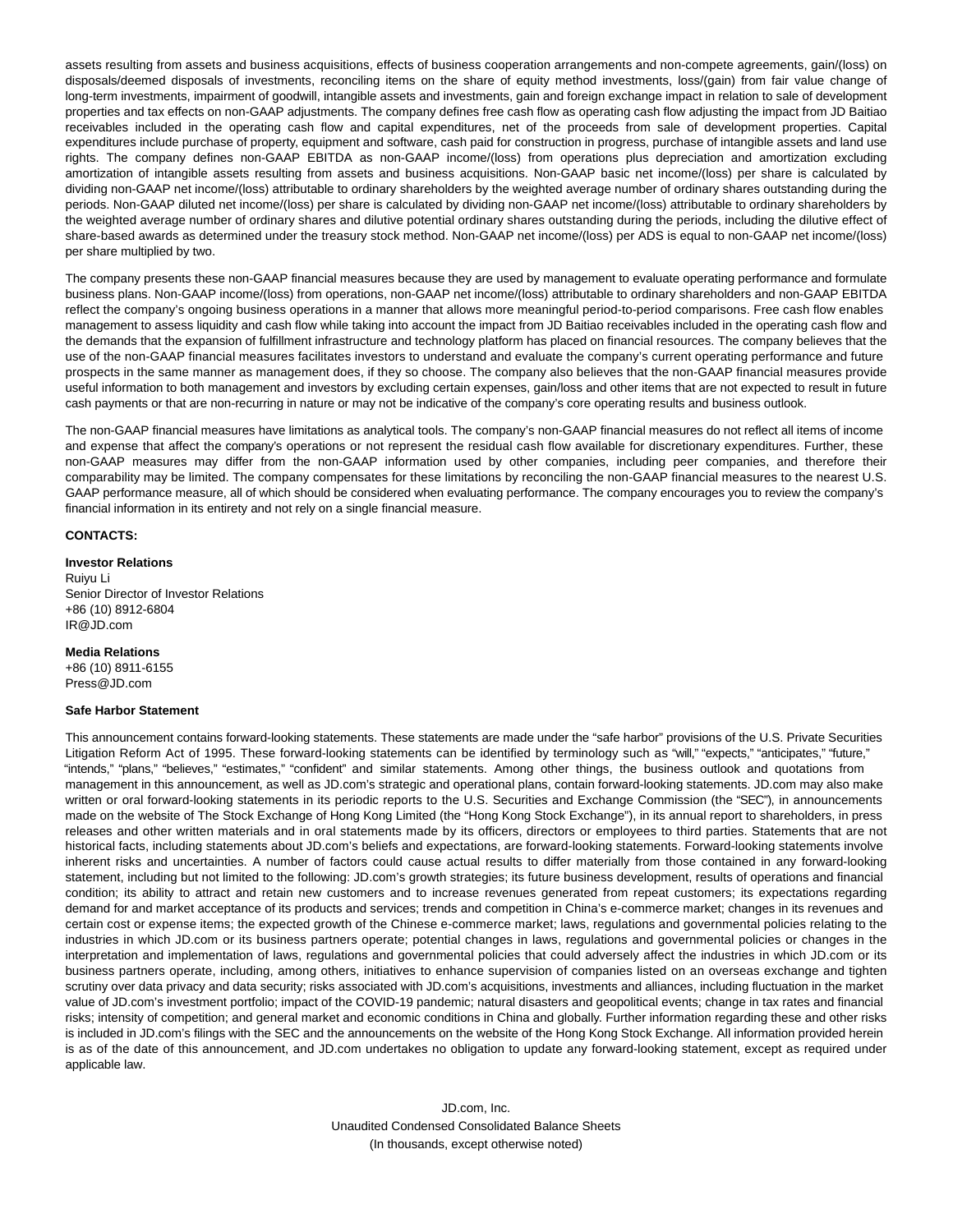|                                                                      | As of                |                      |                      |  |  |  |
|----------------------------------------------------------------------|----------------------|----------------------|----------------------|--|--|--|
|                                                                      | December 31,<br>2020 | December 31,<br>2021 | December 31,<br>2021 |  |  |  |
|                                                                      | <b>RMB</b>           | <b>RMB</b>           | US\$                 |  |  |  |
| <b>ASSETS</b>                                                        |                      |                      |                      |  |  |  |
| <b>Current assets</b>                                                |                      |                      |                      |  |  |  |
| Cash and cash equivalents                                            | 86,084,857           | 70,766,531           | 11,104,813           |  |  |  |
| Restricted cash                                                      | 4,434,448            | 5,925,567            | 929,851              |  |  |  |
| Short-term investments                                               | 60,577,110           | 114,564,218          | 17,977,626           |  |  |  |
| Accounts receivable, net (including JD Baitiao of RMB0.8 billion and |                      |                      |                      |  |  |  |
| RMB2.5 billion as of December 31, 2020 and 2021, respectively $(1)$  | 7,111,947            | 11,899,851           | 1,867,346            |  |  |  |
| Advance to suppliers                                                 | 3,767,933            | 3,958,727            | 621,211              |  |  |  |
| Inventories, net                                                     | 58,932,519           | 75,601,327           | 11,863,498           |  |  |  |
| Prepayments and other current assets                                 | 7,076,590            | 11,455,613           | 1,797,636            |  |  |  |
| Amount due from related parties                                      | 6,667,262            | 5,499,783            | 863,036              |  |  |  |
| Assets held for sale                                                 | 148,592              |                      |                      |  |  |  |
| <b>Total current assets</b>                                          | 234,801,258          | 299,671,617          | 47,025,017           |  |  |  |
| <b>Non-current assets</b>                                            |                      |                      |                      |  |  |  |
| Property, equipment and software, net                                | 22,596,570           | 32,944,163           | 5,169,658            |  |  |  |
| Construction in progress                                             | 7,906,406            | 5,817,268            | 912,856              |  |  |  |
| Intangible assets, net                                               | 6,462,888            | 5,836,688            | 915,904              |  |  |  |
| Land use rights, net                                                 | 11,124,913           | 14,327,797           | 2,248,344            |  |  |  |
| Operating lease right-of-use assets                                  | 15,484,082           | 19,987,335           | 3,136,449            |  |  |  |
| Goodwill                                                             | 10,904,409           | 12,433,068           | 1,951,020            |  |  |  |
| Investment in equity investees                                       | 58,501,329           | 63,222,474           | 9,920,986            |  |  |  |
| Investment securities                                                | 39,085,150           | 19,088,047           | 2,995,331            |  |  |  |
| Deferred tax assets                                                  | 532,746              | 1,110,891            | 174,323              |  |  |  |
| Other non-current assets                                             | 13,315,844           | 21,803,781           | 3,421,488            |  |  |  |
| Amount due from related parties                                      | 242,527              | 263,588              | 41,363               |  |  |  |
| Assets held for sale                                                 | 1,329,672            |                      |                      |  |  |  |
| <b>Total non-current assets</b>                                      | 187,486,536          | 196,835,100          | 30,887,722           |  |  |  |
| Total assets                                                         | 422,287,794          | 496,506,717          | 77,912,739           |  |  |  |

JD.com, Inc. Unaudited Condensed Consolidated Balance Sheets (In thousands, except otherwise noted)

|                                                | As of                |                      |                      |  |  |
|------------------------------------------------|----------------------|----------------------|----------------------|--|--|
|                                                | December 31,<br>2020 | December 31,<br>2021 | December 31,<br>2021 |  |  |
|                                                | <b>RMB</b>           | <b>RMB</b>           | US\$                 |  |  |
| <b>LIABILITIES</b>                             |                      |                      |                      |  |  |
| <b>Current liabilities</b>                     |                      |                      |                      |  |  |
| Short-term debts                               |                      | 4,367,675            | 685,384              |  |  |
| Accounts payable                               | 106,818,425          | 140,484,105          | 22,045,022           |  |  |
| Advance from customers                         | 20,998,001           | 29,105,767           | 4,567,330            |  |  |
| Deferred revenues                              | 3,417,313            | 3,457,907            | 542,621              |  |  |
| Taxes payable                                  | 3,029,416            | 2,567,686            | 402,926              |  |  |
| Amount due to related parties                  | 585,324              | 519,023              | 81,446               |  |  |
| Accrued expenses and other current liabilities | 30,034,571           | 34,468,548           | 5,408,867            |  |  |
| Operating lease liabilities                    | 5,513,534            | 6,664,839            | 1,045,859            |  |  |
| Unsecured senior notes                         | 3,259,882            |                      |                      |  |  |
| Liabilities held for sale                      | 360,196              |                      |                      |  |  |
| <b>Total current liabilities</b>               | 174,016,662          | 221,635,550          | 34,779,455           |  |  |
| <b>Non-current liabilities</b>                 |                      |                      |                      |  |  |
| Deferred revenues                              | 1,617,844            | 1,296,758            | 203,490              |  |  |
| Unsecured senior notes                         | 9,594,556            | 9,385,959            | 1,472,862            |  |  |
| Deferred tax liabilities                       | 1,921,831            | 1,897,164            | 297,706              |  |  |
| Long-term borrowings                           | 2,936,205            |                      |                      |  |  |
| Operating lease liabilities                    | 10,249,957           | 13,720,797           | 2,153,092            |  |  |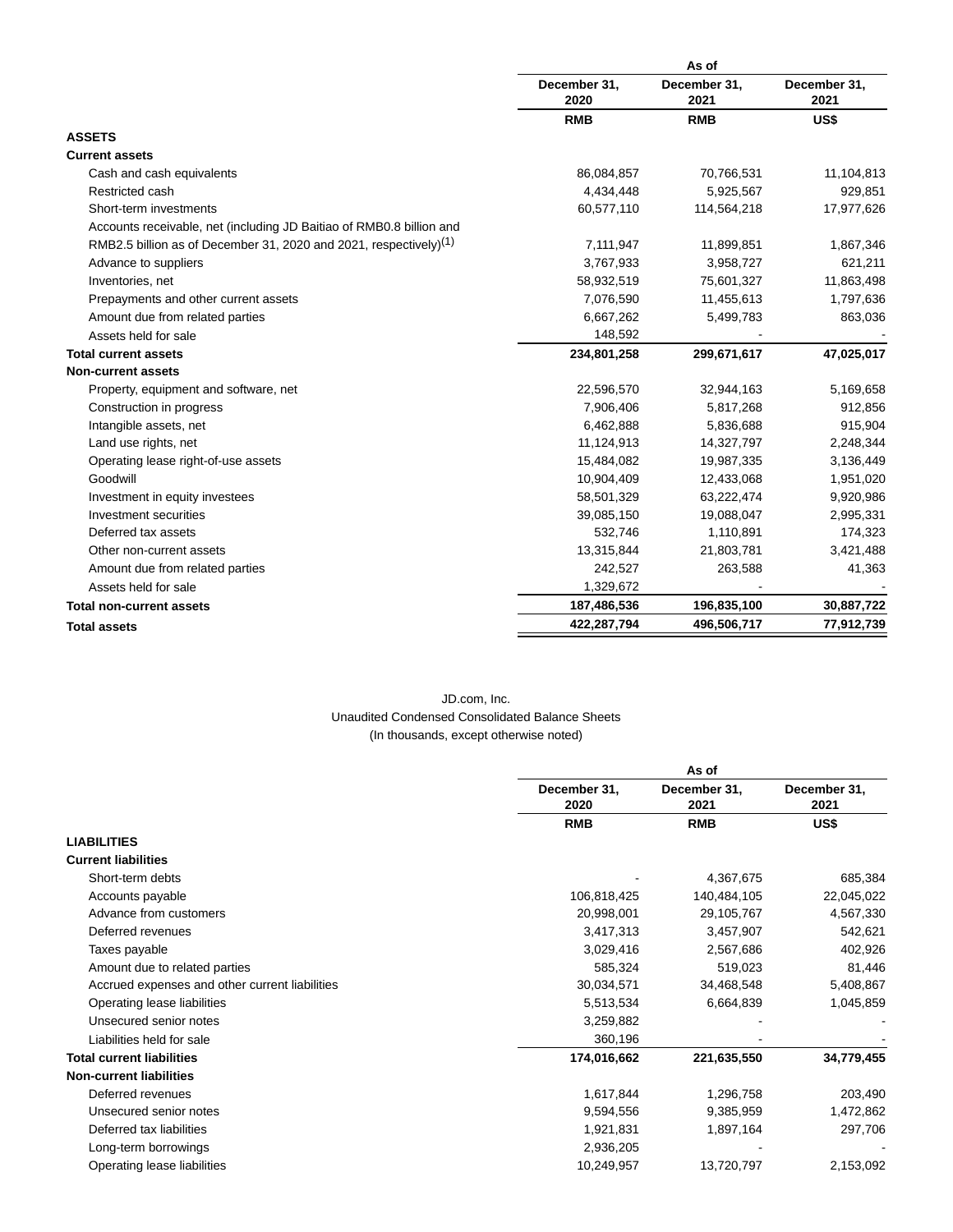| Other non-current liabilities | 331.623     | .786.364    | 280.319    |
|-------------------------------|-------------|-------------|------------|
| Total non-current liabilities | 26.652.016  | 28.087.042  | 4.407.469  |
| <b>Total liabilities</b>      | 200.668.678 | 249.722.592 | 39.186.924 |

(1) JD Technology performs credit risk assessment services for JD Baitiao business and absorbs the credit risk of the underlying Baitiao receivables. Facilitated by JD Technology, the company periodically securitizes Baitiao receivables through the transfer of those assets to securitization plans and derecognizes the related Baitiao receivables through sales type arrangements.

## JD.com, Inc. Unaudited Condensed Consolidated Balance Sheets (In thousands, except otherwise noted)

|                                                                             | As of                |                      |                      |  |  |
|-----------------------------------------------------------------------------|----------------------|----------------------|----------------------|--|--|
|                                                                             | December 31,<br>2020 | December 31,<br>2021 | December 31,<br>2021 |  |  |
|                                                                             | <b>RMB</b>           | <b>RMB</b>           | US\$                 |  |  |
| <b>MEZZANINE EQUITY</b>                                                     |                      |                      |                      |  |  |
| Convertible redeemable non-controlling interests                            | 17,133,208           | 1.211.901            | 190,174              |  |  |
| <b>SHAREHOLDERS' EQUITY</b>                                                 |                      |                      |                      |  |  |
| Total JD.com, Inc. shareholders' equity (US\$0.00002 par value, 100,000,000 |                      |                      |                      |  |  |
| shares authorized, 3,159,309 shares issued and 3,110,792 shares             |                      |                      |                      |  |  |
| outstanding as of December 31, 2021)                                        | 187,543,295          | 208,911,653          | 32,782,797           |  |  |
| Non-controlling interests                                                   | 16.942.613           | 36,660,571           | 5,752,844            |  |  |
| Total shareholders' equity                                                  | 204,485,908          | 245,572,224          | 38,535,641           |  |  |
| Total liabilities, mezzanine equity and shareholders' equity                | 422,287,794          | 496,506,717          | 77,912,739           |  |  |

JD.com, Inc. Unaudited Condensed Consolidated Statements of Operations (In thousands, except per share data)

|                                        | For the three months ended | For the year ended                             |                 |                 |                 |                                           |
|----------------------------------------|----------------------------|------------------------------------------------|-----------------|-----------------|-----------------|-------------------------------------------|
|                                        | <b>December</b>            | <b>December</b>                                | <b>December</b> | <b>December</b> | <b>December</b> | <b>December</b>                           |
|                                        | 31,<br>2020                | 31,<br>2021                                    | 31,<br>2021     | 31,<br>2020     | 31,<br>2021     | 31,<br>2021                               |
|                                        | <b>RMB</b>                 | <b>RMB</b>                                     | US\$            | <b>RMB</b>      | <b>RMB</b>      | US\$                                      |
| <b>Net revenues</b>                    |                            |                                                |                 |                 |                 |                                           |
| Net product revenues                   | 192,199,962                | 234,674,824                                    | 36,825,601      | 651.879.240     | 815,654,877     | 127,994,049                               |
| Net service revenues                   | 32,128,193                 | 41,232,333                                     | 6,470,253       | 93,922,646      | 135,937,277     | 21,331,525                                |
| <b>Total net revenues</b>              | 224,328,155                | 275,907,157                                    | 43,295,854      | 745,801,886     | 951,592,154     | 149,325,574                               |
| Cost of revenues                       |                            | (193, 185, 835) (238, 784, 815) (37, 470, 548) |                 |                 |                 | (636,693,551) (822,525,462) (129,072,194) |
| Fulfillment                            | (14, 752, 007)             | (16,326,841)                                   | (2,562,038)     | (48,700,211)    | (59,055,207)    | (9,267,051)                               |
| Marketing                              | (10, 423, 229)             | (13,362,697)                                   | (2,096,899)     | (27, 155, 972)  | (38, 743, 040)  | (6,079,628)                               |
| Research and development               | (4,503,450)                | (4, 105, 119)                                  | (644, 183)      | (16, 148, 948)  | (16, 332, 036)  | (2,562,853)                               |
| General and administrative             | (1,977,866)                | (3,737,864)                                    | (586, 552)      | (6,409,131)     | (11, 562, 451)  | (1,814,401)                               |
| Gain on sale of development properties | 1,109,179                  | 18,192                                         | 2,855           | 1,648,747       | 766,992         | 120,358                                   |
| Income/(Loss) from operations $(2)(3)$ | 594,947                    | (391, 987)                                     | (61, 511)       | 12,342,820      | 4,140,950       | 649,805                                   |
| Other income/(expenses)                |                            |                                                |                 |                 |                 |                                           |
| Share of results of equity investees   | 1,679,822                  | (4,272,346)                                    | (670, 424)      | 4,291,453       | (4,918,023)     | (771, 745)                                |
| Interest expense                       | (296,061)                  | (447, 170)                                     | (70, 171)       | (1, 125, 181)   | (1,213,455)     | (190, 418)                                |
| Others, $net(4)$                       | 21,971,125                 | (21, 994)                                      | (3, 451)        | 35,309,799      | (590, 222)      | (92, 618)                                 |
| Income/(loss) before tax               | 23,949,833                 | (5, 133, 497)                                  | (805, 557)      | 50,818,891      | (2,580,750)     | (404, 976)                                |
| Income tax benefits/(expenses)         | 331,722                    | (185, 223)                                     | (29,066)        | (1,481,645)     | (1,886,535)     | (296, 039)                                |
| Net income/(loss)                      | 24,281,555                 | (5,318,720)                                    | (834, 623)      | 49,337,246      | (4,467,285)     | (701, 015)                                |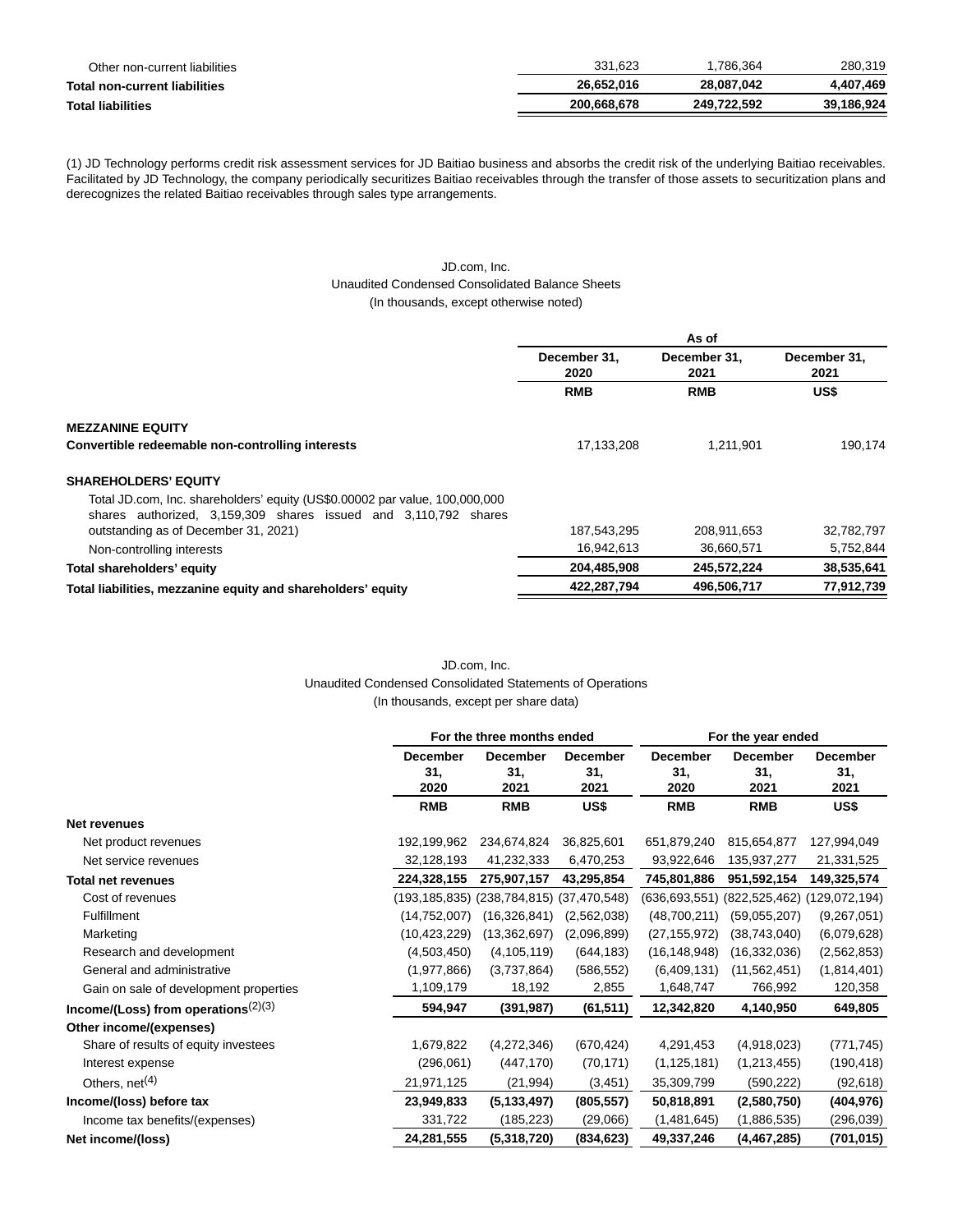| Net loss attributable to non-controlling interests<br>shareholders                                  | (46.941)   | (158.840)     | (24, 925)  | (74.618)   | (923.696)   | (144,948)  |
|-----------------------------------------------------------------------------------------------------|------------|---------------|------------|------------|-------------|------------|
| Net income attributable to mezzanine equity classified as<br>non-controlling interests shareholders | 3.045      | 4.688         | 736        | 6.641      | 15.965      | 2,505      |
| Net income/(loss) attributable to ordinary shareholders                                             | 24,325,451 | (5, 164, 568) | (810, 434) | 49,405,223 | (3,559,554) | (558, 572) |
|                                                                                                     |            |               |            |            |             |            |
| Net income/(loss) per share:                                                                        |            |               |            |            |             |            |
| Basic                                                                                               | 7.84       | (1.66)        | (0.26)     | 16.35      | (1.15)      | (0.18)     |
| <b>Diluted</b>                                                                                      | 7.59       | (1.66)        | (0.26)     | 15.84      | (1.15)      | (0.18)     |
| Net income/(loss) per ADS:                                                                          |            |               |            |            |             |            |
| Basic                                                                                               | 15.68      | (3.32)        | (0.52)     | 32.70      | (2.29)      | (0.36)     |
| <b>Diluted</b>                                                                                      | 15.18      | (3.33)        | (0.52)     | 31.68      | (2.29)      | (0.36)     |
|                                                                                                     |            |               |            |            |             |            |

## JD.com, Inc. Unaudited Condensed Consolidated Statements of Operations (In thousands, except per share data)

|                                                                                                                                                 |                      | For the three months ended |                      |                      | For the year ended   |                      |
|-------------------------------------------------------------------------------------------------------------------------------------------------|----------------------|----------------------------|----------------------|----------------------|----------------------|----------------------|
|                                                                                                                                                 | December 31.<br>2020 | December 31.<br>2021       | December 31.<br>2021 | December 31.<br>2020 | December 31.<br>2021 | December 31,<br>2021 |
|                                                                                                                                                 | <b>RMB</b>           | <b>RMB</b>                 | US\$                 | <b>RMB</b>           | <b>RMB</b>           | US\$                 |
| (2) Includes share-based compensation expenses as follows:                                                                                      |                      |                            |                      |                      |                      |                      |
| Cost of revenues                                                                                                                                | (32, 550)            | (33, 714)                  | (5,290)              | (98, 168)            | (102, 407)           | (16,070)             |
| <b>Fulfillment</b>                                                                                                                              | (296.175)            | (274, 971)                 | (43, 149)            | (646, 331)           | (881, 541)           | (138, 333)           |
| Marketing                                                                                                                                       | (128,598)            | (172, 635)                 | (27,090)             | (346, 952)           | (585, 611)           | (91, 895)            |
| Research and development                                                                                                                        | (464,941)            | (430,724)                  | (67, 590)            | (1,400,067)          | (1,781,260)          | (279, 519)           |
| General and administrative                                                                                                                      | (572, 387)           | (2, 103, 300)              | (330, 054)           | (1,664,415)          | (5,783,165)          | (907, 504)           |
| (3) Includes amortization of business cooperation arrangement and intangible assets resulting from assets and business acquisitions as follows: |                      |                            |                      |                      |                      |                      |
| <b>Fulfillment</b>                                                                                                                              | (51, 584)            | (55, 957)                  | (8,781)              | (192,801)            | (219, 941)           | (34, 514)            |
| Marketing                                                                                                                                       | (218, 936)           | (217, 526)                 | (34, 135)            | (692, 471)           | (854, 379)           | (134, 071)           |
| Research and development                                                                                                                        | (24,700)             | (26, 250)                  | (4, 119)             | (98, 800)            | (103,966)            | (16,315)             |
| General and administrative                                                                                                                      | (77, 314)            | (77, 314)                  | (12,132)             | (308, 761)           | (308, 762)           | (48, 451)            |

(4) Others are other non-operating income/(loss), primarily consist of gains/(losses) from fair value change of long-term investments, gains/(losses) from business and investment disposals, impairment of investments, government incentives, interest income and foreign exchange gains/(losses).

## JD.com, Inc. Unaudited Non-GAAP Net Income Per Share and Per ADS (In thousands, except per share data)

|                                              |                                | For the three months ended                                       |           | For the year ended             |                                |                                |  |
|----------------------------------------------|--------------------------------|------------------------------------------------------------------|-----------|--------------------------------|--------------------------------|--------------------------------|--|
|                                              | <b>December</b><br>31,<br>2020 | <b>December</b><br><b>December</b><br>31.<br>31.<br>2021<br>2021 |           | <b>December</b><br>31,<br>2020 | <b>December</b><br>31,<br>2021 | <b>December</b><br>31,<br>2021 |  |
|                                              | <b>RMB</b>                     | <b>RMB</b>                                                       | US\$      | <b>RMB</b>                     | <b>RMB</b>                     | US\$                           |  |
| Non-GAAP net income attributable to ordinary |                                |                                                                  |           |                                |                                |                                |  |
| shareholders                                 | 2,386,234                      | 3,564,946                                                        | 559,418   | 16,827,643                     | 17,207,096                     | 2,700,168                      |  |
| Weighted average number of shares:           |                                |                                                                  |           |                                |                                |                                |  |
| Basic                                        | 3,102,969                      | 3,110,714                                                        | 3,110,714 | 3,021,809                      | 3,107,437                      | 3,107,437                      |  |
| <b>Diluted</b>                               | 3,204,906                      | 3,110,714                                                        | 3,110,714 | 3,109,024                      | 3,107,437                      | 3,107,437                      |  |
| Diluted (Non-GAAP)                           | 3,204,906                      | 3,192,988                                                        | 3,192,988 | 3,109,024                      | 3,194,405                      | 3,194,405                      |  |
| Non-GAAP net income per share:               |                                |                                                                  |           |                                |                                |                                |  |
| Basic                                        | 0.77                           | 1.15                                                             | 0.18      | 5.57                           | 5.54                           | 0.87                           |  |
| <b>Diluted</b>                               | 0.74                           | 1.11                                                             | 0.17      | 5.28                           | 5.38                           | 0.84                           |  |

**Non-GAAP net income per ADS:**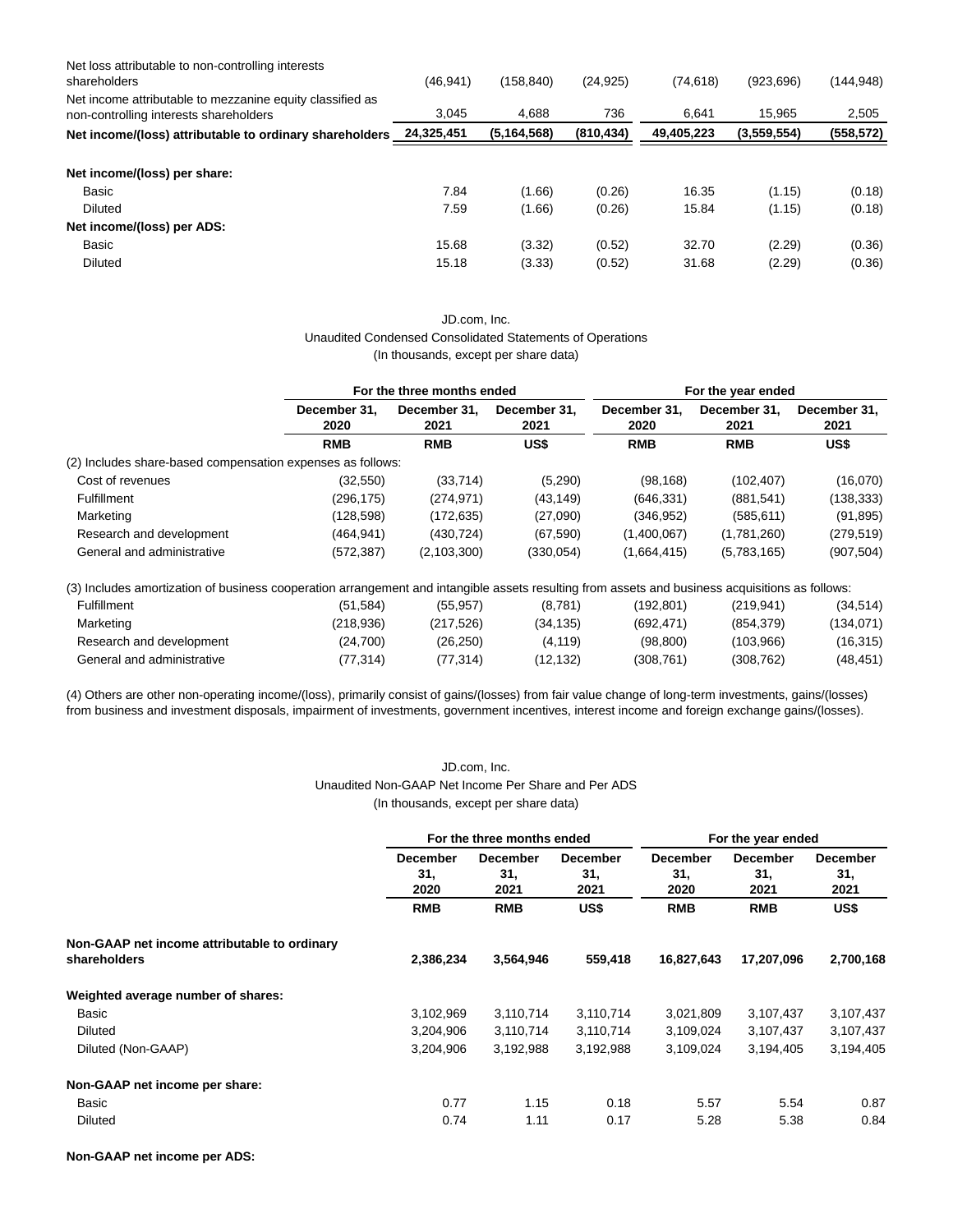| Basic          | . 54 | 2.29<br>___ | 0.36 | 11.14 | 11.07 | 1.74 |
|----------------|------|-------------|------|-------|-------|------|
| <b>Diluted</b> | .49  | 2.21        | 0.35 | 10.56 | 10.75 | 1.69 |

## JD.com, Inc. Unaudited Condensed Consolidated Statements of Cash Flows and Free Cash Flow (In thousands)

|                                                                                     |                                                        | For the three months ended |             | For the year ended   |                                   |               |  |
|-------------------------------------------------------------------------------------|--------------------------------------------------------|----------------------------|-------------|----------------------|-----------------------------------|---------------|--|
|                                                                                     | December 31, December 31, December 31,<br>2020<br>2021 |                            | 2021        | December 31,<br>2020 | December 31, December 31,<br>2021 | 2021          |  |
|                                                                                     | <b>RMB</b>                                             | <b>RMB</b>                 | US\$        | <b>RMB</b>           | <b>RMB</b>                        | US\$          |  |
| Net cash provided by operating activities                                           | 5,213,568                                              | 6,472,325                  | 1,015,649   | 42,544,317           | 42,301,294                        | 6,637,996     |  |
| Net cash used in investing activities                                               | (13,705,425)                                           | (18, 785, 343)             | (2,947,830) | (57, 810, 588)       | (74, 247, 932)                    | (11,651,121)  |  |
| Net cash provided by/(used in) financing<br>activities                              | 23,412,604                                             | (3,426,454)                | (537, 685)  | 71,071,595           | 19,503,296                        | 3,060,493     |  |
| Effect of exchange rate changes on cash, cash<br>equivalents and restricted cash    | (2,971,701)                                            | (1,438,118)                | (225,672)   | (5,082,380)          | (1,499,783)                       | (235, 348)    |  |
| Net increase/(decrease) in cash, cash<br>equivalents and restricted cash            | 11,949,046                                             | (17, 177, 590)             | (2,695,538) | 50,722,944           | (13, 943, 125)                    | (2, 187, 980) |  |
| Cash, cash equivalents and restricted cash at<br>beginning of period <sup>(5)</sup> | 78,686,177                                             | 93,869,688                 | 14,730,202  | 39,912,279           | 90,635,223                        | 14,222,644    |  |
| Cash, cash equivalents and restricted cash at<br>end of period <sup>(5)</sup>       | 90,635,223                                             | 76,692,098                 | 12,034,664  | 90,635,223           | 76,692,098                        | 12,034,664    |  |
| Net cash provided by operating activities                                           | 5,213,568                                              | 6,472,325                  | 1,015,649   | 42,544,317           | 42,301,294                        | 6,637,996     |  |
| Add: Impact from JD Baitiao receivables<br>included in the operating cash flow      | 207,102                                                | 1,300,928                  | 204,144     | 47,938               | 2,492,211                         | 391,082       |  |
| Add/(Less): Capital expenditures, net of related<br>sales proceeds                  |                                                        |                            |             |                      |                                   |               |  |
| Capital expenditures for                                                            |                                                        |                            |             |                      |                                   |               |  |
| development properties                                                              | 1,125,815                                              | (3,866,523)                | (606, 741)  | (3,533,666)          | (13,510,306)                      | (2,120,062)   |  |
| Other capital expenditures                                                          | (1,971,418)                                            | (1,615,101)                | (253, 445)  | (4, 136, 344)        | (5,055,558)                       | (793, 327)    |  |
| Free cash flow                                                                      | 4,575,067                                              | 2,291,629                  | 359,607     | 34,922,245           | 26,227,641                        | 4,115,689     |  |

(5) Including cash, cash equivalents and restricted cash classified as assets held for sale of RMB115.9 million and nil as of December 31, 2020 and 2021, respectively.

### JD.com, Inc. Supplemental Financial Information and Business Metrics

|                                                                   | Q4 2020 | Q1 2021 | Q2 2021 | Q3 2021 | Q4 2021 |
|-------------------------------------------------------------------|---------|---------|---------|---------|---------|
|                                                                   |         |         |         |         |         |
| Free cash flow (in RMB billions) – trailing twelve months ("TTM") | 34.9    | 28.2    | 31.9    | 28.5    | 26.2    |
| Inventory turnover days $(6)$ – TTM                               | 33.3    | 31.2    | 31.0    | 30.1    | 30.3    |
| Accounts payable turnover days <sup><math>(7)</math></sup> – TTM  | 47.1    | 44.2    | 45.8    | 45.5    | 45.3    |
| Accounts receivable turnover days $(8)$ – TTM                     | 2.7     | 2.6     | 2.7     | 2.8     | 2.9     |
| Annual active customer accounts (in millions)                     | 471.9   | 499.8   | 531.9   | 552.2   | 569.7   |

 $GMV<sup>(9)</sup>$  increased by 26.2% for the full year of 2021, as compared to the full year of 2020.

(6) TTM inventory turnover days are the quotient of average inventory over the immediately preceding five quarters, up to and including the last quarter of the period, to cost of revenues of retail business for the last twelve months, and then multiplied by 360 days.

(7) TTM accounts payable turnover days are the quotient of average accounts payable for retail business over the immediately preceding five quarters, up to and including the last quarter of the period, to cost of revenues of retail business for the last twelve months, and then multiplied by 360 days.

(8) TTM accounts receivable turnover days are the quotient of average accounts receivable over the immediately preceding five quarters, up to and including the last quarter of the period, to total net revenues for the last twelve months and then multiplied by 360 days. Presented are the accounts receivable turnover days excluding the impact from JD Baitiao.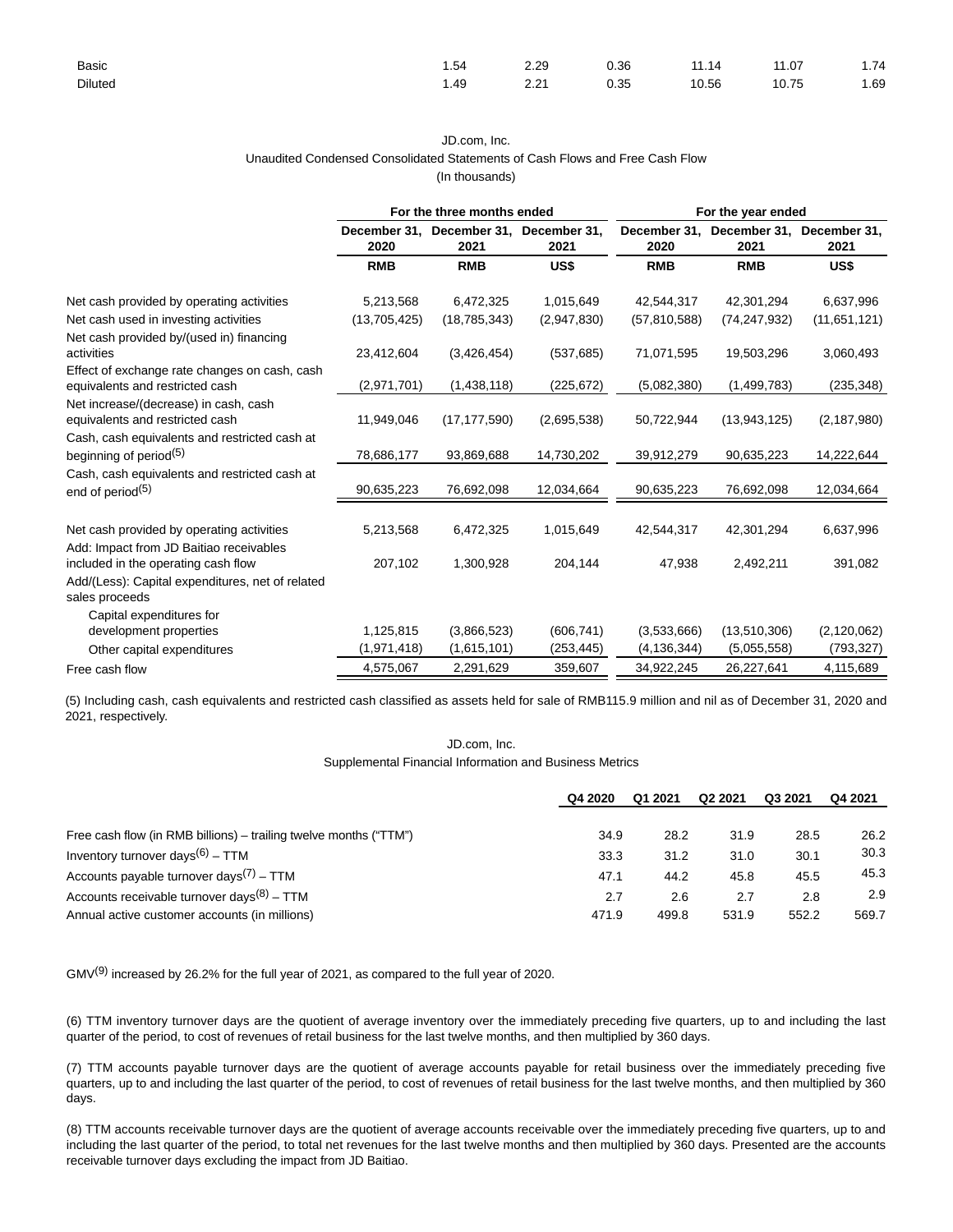(9) Gross Merchandise Volume (GMV) is the total value of all orders for products and services placed in the company's online retail business and on the company's online marketplaces, regardless of whether the goods are sold or delivered or whether the goods are returned. GMV includes the value from orders placed on the company's mobile apps and websites as well as orders placed on third-party mobile apps and websites that are fulfilled by the company or by the company's third-party merchants. The calculation of GMV includes shipping charges paid by buyers to sellers and for prudent consideration excludes certain transactions over certain amounts. The company believes that GMV only provides a measure of the overall volume of transactions that flow through the company's platform in a given period. Therefore, it should not be used as a financial metric or industry and peer comparisons.

## JD.com, Inc. Unaudited Reconciliation of GAAP and Non-GAAP Results (In thousands, except percentage data)

|                                                                              | For the three months ended |                                                |            | For the year ended   |                      |                      |  |
|------------------------------------------------------------------------------|----------------------------|------------------------------------------------|------------|----------------------|----------------------|----------------------|--|
|                                                                              | 2020                       | December 31, December 31, December 31,<br>2021 | 2021       | December 31,<br>2020 | December 31.<br>2021 | December 31,<br>2021 |  |
|                                                                              | <b>RMB</b>                 | <b>RMB</b>                                     | US\$       | <b>RMB</b>           | <b>RMB</b>           | US\$                 |  |
| Income/(loss) from operations                                                | 594,947                    | (391, 987)                                     | (61, 511)  | 12,342,820           | 4,140,950            | 649,805              |  |
| Add: Share-based compensation                                                | 1,494,651                  | 3,015,344                                      | 473,173    | 4,155,933            | 9,133,984            | 1,433,321            |  |
| Add: Amortization of intangible assets<br>resulting from assets and business |                            |                                                |            |                      |                      |                      |  |
| acquisitions                                                                 | 228,623                    | 237,178                                        | 37,219     | 723,420              | 940,331              | 147,558              |  |
| Add/(Reversal of): Effects of business<br>cooperation arrangements           | 4,485                      | (11, 112)                                      | (1,744)    | (236, 539)           | (28, 802)            | (4, 519)             |  |
| Reversal of: Gain on sale of development<br>properties                       | (1,109,179)                | (18, 192)                                      | (2,855)    | (1,648,747)          | (766, 992)           | (120, 358)           |  |
| Non-GAAP income from operations                                              | 1,213,527                  | 2,831,231                                      | 444,282    | 15,336,887           | 13,419,471           | 2,105,807            |  |
| Add: Depreciation and other amortization                                     | 1,451,079                  | 1,330,677                                      | 208,812    | 5,344,234            | 5,292,127            | 830,450              |  |
| <b>Non-GAAP EBITDA</b>                                                       | 2,664,606                  | 4,161,908                                      | 653,094    | 20,681,121           | 18,711,598           | 2,936,257            |  |
| Total net revenues                                                           | 224,328,155                | 275,907,157                                    | 43,295,854 | 745,801,886          | 951,592,154          | 149,325,574          |  |
| Non-GAAP operating margin                                                    | 0.5%                       | 1.0%                                           | 1.0%       | 2.1%                 | 1.4%                 | 1.4%                 |  |
| Non-GAAP EBITDA margin                                                       | 1.2%                       | 1.5%                                           | 1.5%       | 2.8%                 | 2.0%                 | 2.0%                 |  |

## JD.com, Inc. Unaudited Reconciliation of GAAP and Non-GAAP Results (In thousands, except percentage data)

|                                                                              |                      | For the three months ended                   |            | For the year ended   |                      |                      |  |
|------------------------------------------------------------------------------|----------------------|----------------------------------------------|------------|----------------------|----------------------|----------------------|--|
|                                                                              | December 31.<br>2020 | December 31.<br>December 31,<br>2021<br>2021 |            | December 31.<br>2020 | December 31,<br>2021 | December 31,<br>2021 |  |
|                                                                              | <b>RMB</b>           | <b>RMB</b>                                   | US\$       | <b>RMB</b>           | <b>RMB</b>           | US\$                 |  |
| Net income/(loss) attributable to ordinary                                   |                      |                                              |            |                      |                      |                      |  |
| shareholders                                                                 | 24,325,451           | (5, 164, 568)                                | (810, 434) | 49,405,223           | (3,559,554)          | (558, 572)           |  |
| Add: Share-based compensation                                                | 1,494,651            | 2,564,054                                    | 402,356    | 4,155,933            | 8,293,361            | 1,301,409            |  |
| Add: Amortization of intangible assets<br>resulting from assets and business |                      |                                              |            |                      |                      |                      |  |
| acquisitions                                                                 | 228,623              | 193.127                                      | 30,306     | 723.420              | 852,848              | 133,830              |  |
| Add/(Reversal of): Reconciling items on the                                  |                      |                                              |            |                      |                      |                      |  |
| share of equity method investments <sup>(10)</sup>                           | 357,890              | 282,886                                      | 44,391     | 530,046              | (867, 287)           | (136,096)            |  |
| Add: Impairment of goodwill, intangible                                      |                      |                                              |            |                      |                      |                      |  |
| assets, and investments                                                      | 33,679               | 3,955,661                                    | 620,730    | 695,414              | 6,077,482            | 953,690              |  |
| (Reversal of)/Add: (Gain)/Loss from fair                                     |                      |                                              |            |                      |                      |                      |  |
| value change of long-term investments                                        | (20, 474, 859)       | 1,889,550                                    | 296,512    | (29, 482, 650)       | 7,294,743            | 1,144,704            |  |
| Reversal of: Gain on sale of development                                     |                      |                                              |            |                      |                      |                      |  |
| properties                                                                   | (1,099,100)          | (3,583)                                      | (562)      | (1,638,668)          | (684, 383)           | (107, 395)           |  |